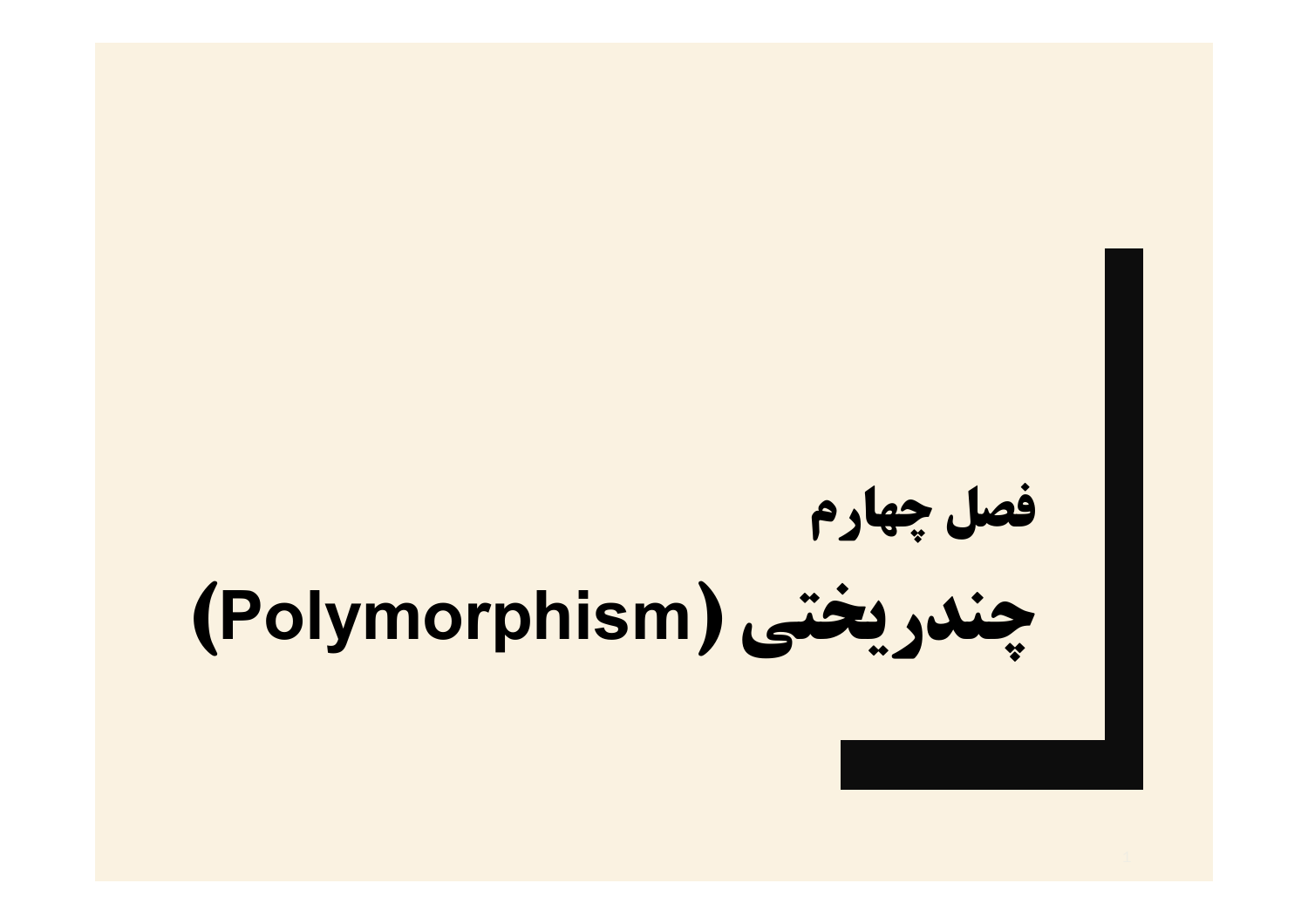- **با توابع مجازي(Functions Virtual (و چندریختی (Polymorphism (می توان سیستم هایی را طراحی و پیاده سازي کرد که به آسانی قابل توسعه باشند.**
- **در ++c چندریختی هم در زمان ترجمه و هم در زمان اجرا امکان پذیر است.**
	- **چندریختی زمان ترجمه: تعریف مجدد توابع و عملگرها**
		- **چندریختی زمان اجرا: وراثت و توابع مجازي**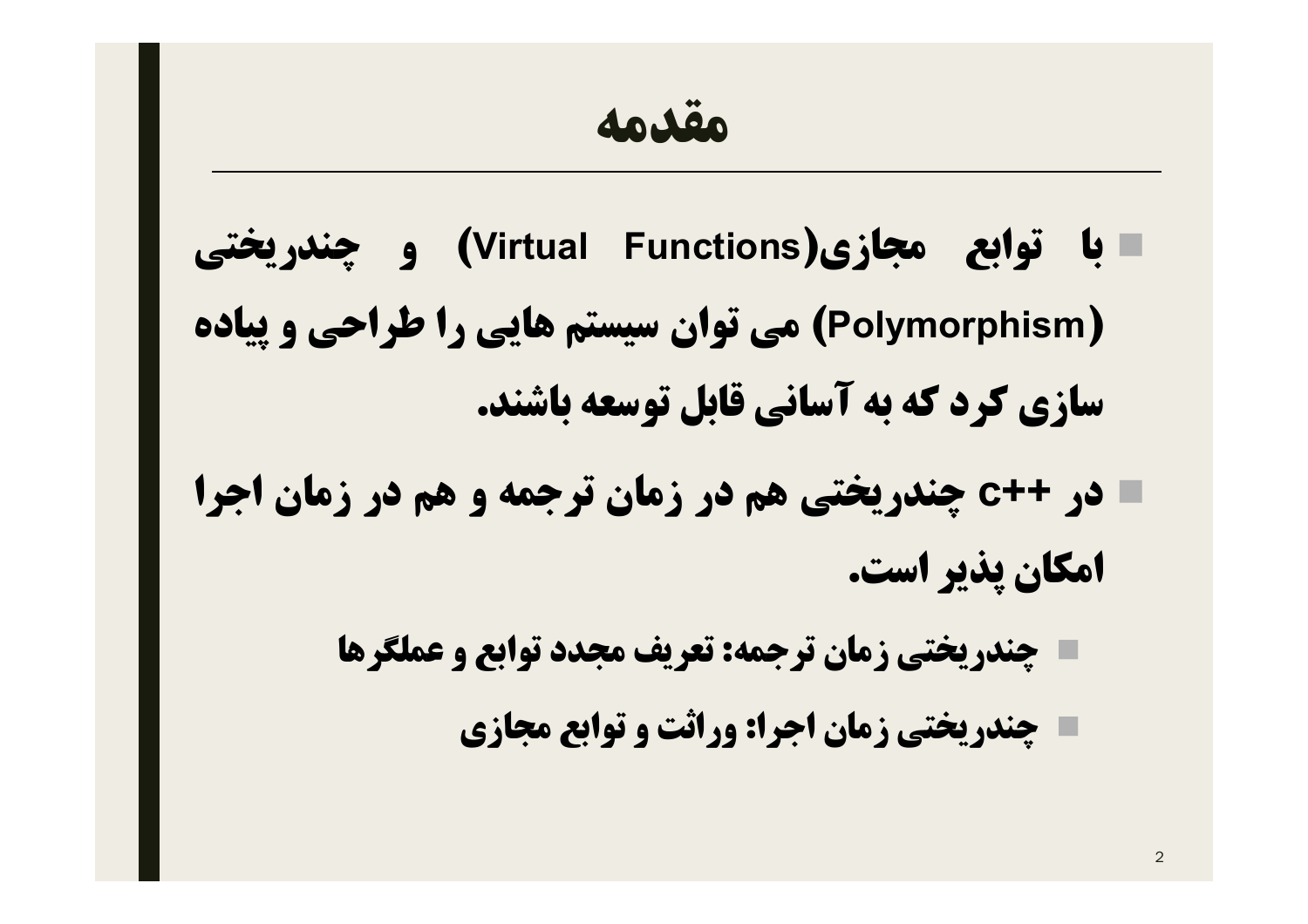**تابع مجازي یک تابع عضو است که در یک کلاس پایه اعلان می شود و دوباره در کلاس مشتق تعریف می گردد. virtual OutputType FunctionName(Inputs) { //Function Codes**

**};**

3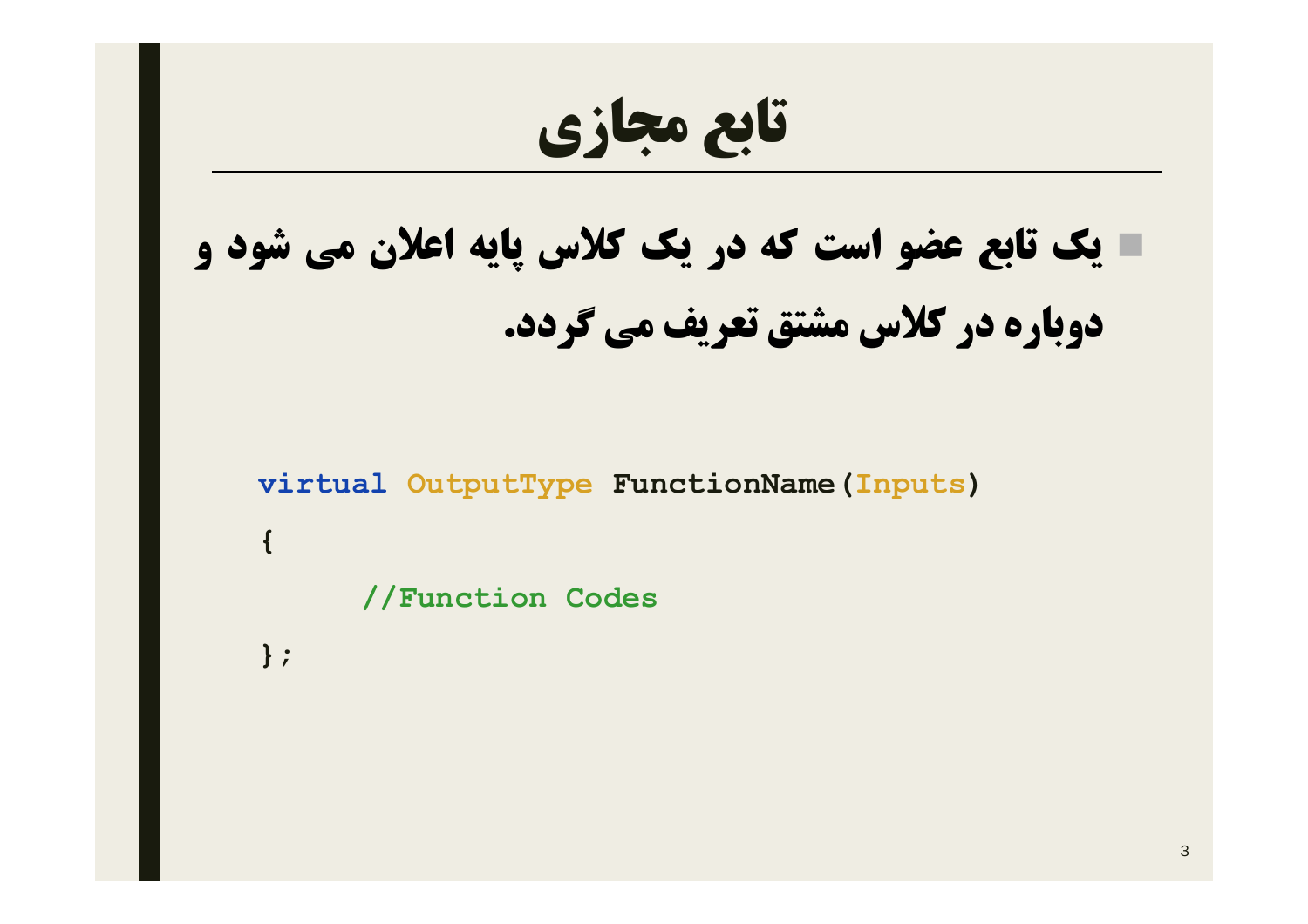**تابع مجازي**

 **در شی گرائی می توان به هرکدام از کلاس هاي مشتق شده زیر قابلیتی اضافه کرد که خودشان را رسم کنند. براي انجام چنین کاري تابع رسم در کلاس پایه به صورت مجازي تعریف می شود و هر یک از توابع موجود در کلاس هاي مشتق را با اعضاي جدیدي می نویسیم تا شکل مناسب را رسم کند.**

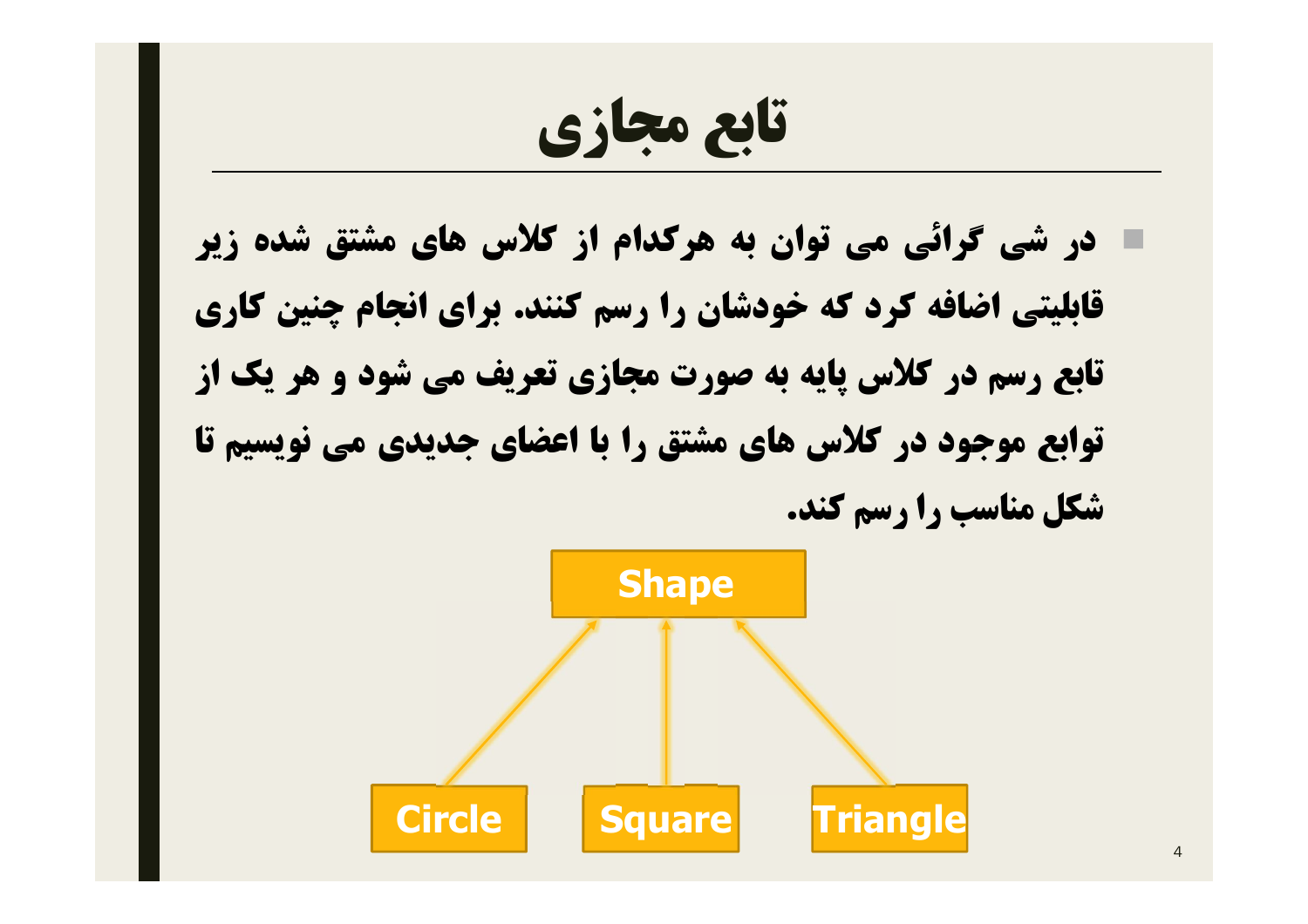**تابع مجازي**

```
class Base
{
   public:
     virtual void vFunction(){
           cout << "This is vFunction in Base class . " << 
endl;
      } 
};
class Derived1:public Base
{
   public:
     void vFunction(){
           cout << "This is vFunction in Derived1 . " << endl;
      }
};
class Derived2:public Base
{
   public:
     void vFunction(){
           cout << "This is vFunction in Derived2 . " << endl;
      }
};
```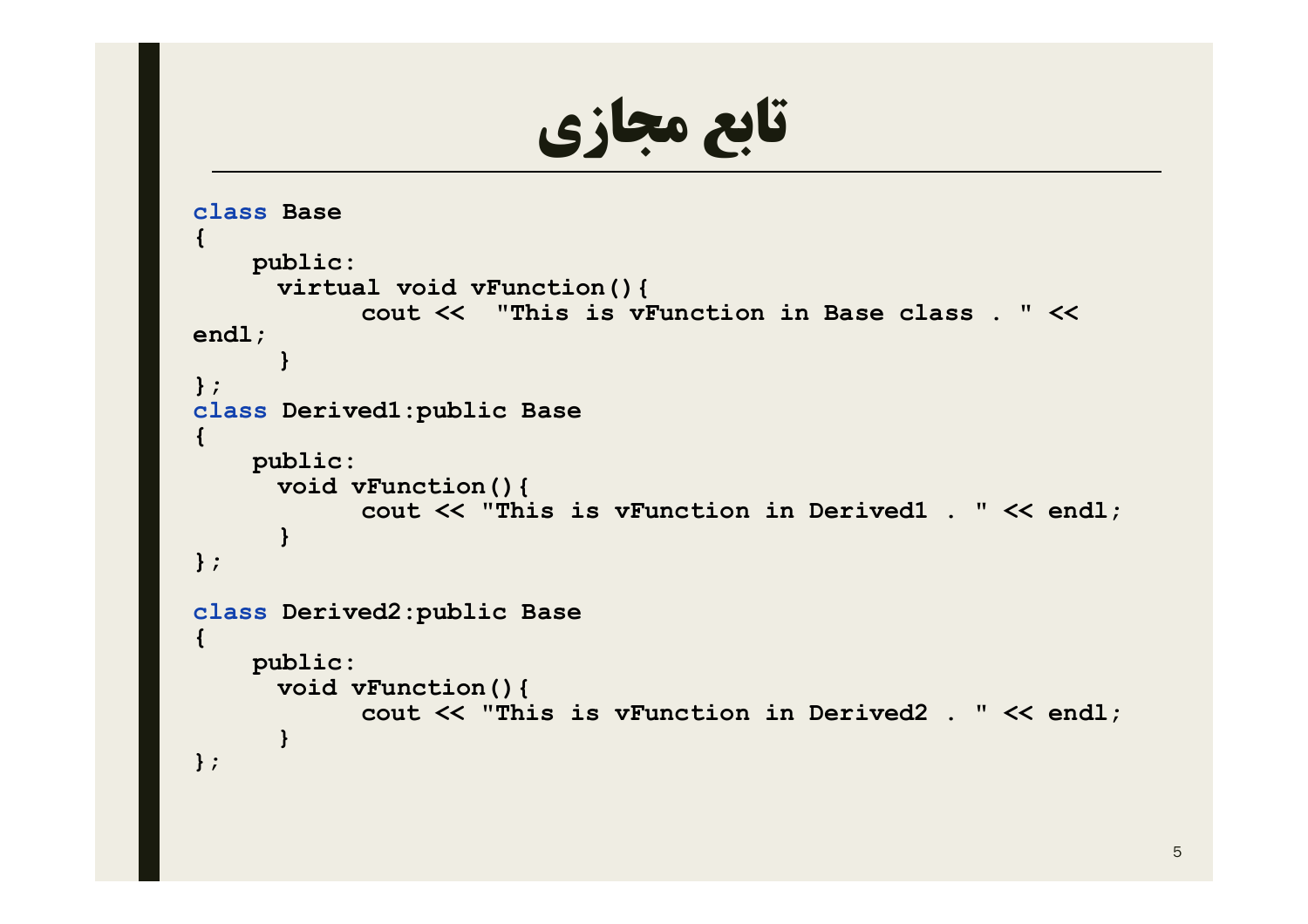**تابع مجازي**

```
int main()
{
Base *p, b;
Derived1 d1;
Derived2 d2;
 cout << endl << "in Base class..." << endl;
p = &b;
p -> vFunction();
 cout <<endl<<"in Derived1 class..." <<endl;
p = &d1;
p -> vFunction();
cout <<endl<<"in Derived2 class..." <<endl;
p = &d2;
p -> vFunction();
}
```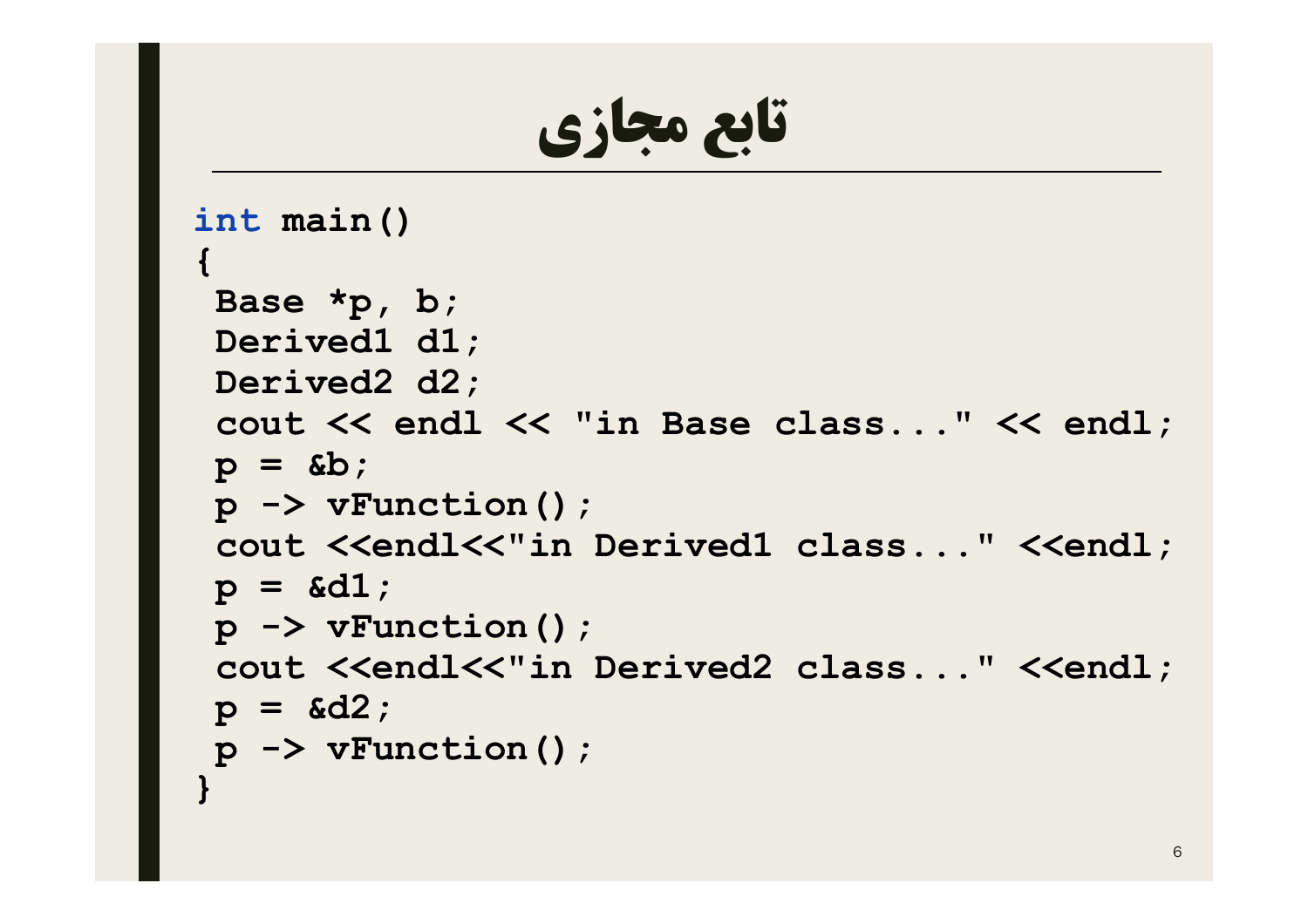#### **فراخوانی تابع مجازي از طریق مرجع کلاس پایه**

- **مرجع یک اشاره گر ضمنی است بنابراین، مرجع کلاس می تواند به شیئی از کلاس پایه یا هر شیئی از کلاسی که از کلاس پایه مشتق شده اشاره کند.**
- **وقتی تابع مجازي به وسیله مرجع کلاس پایه فراخوانی می شود، نسخه اي از تابع که اجرا می گردد، با توجه به شیئی که در هنگام فراخوانی به آن مراجعه می کند، تعیین می شود.**
- **متداول ترین حالتی که تابع مجازي از طریق مرجع کلاس پایه فراخوانی می شود، هنگامی است که مرجع به عنوان پارامتر تابع است.**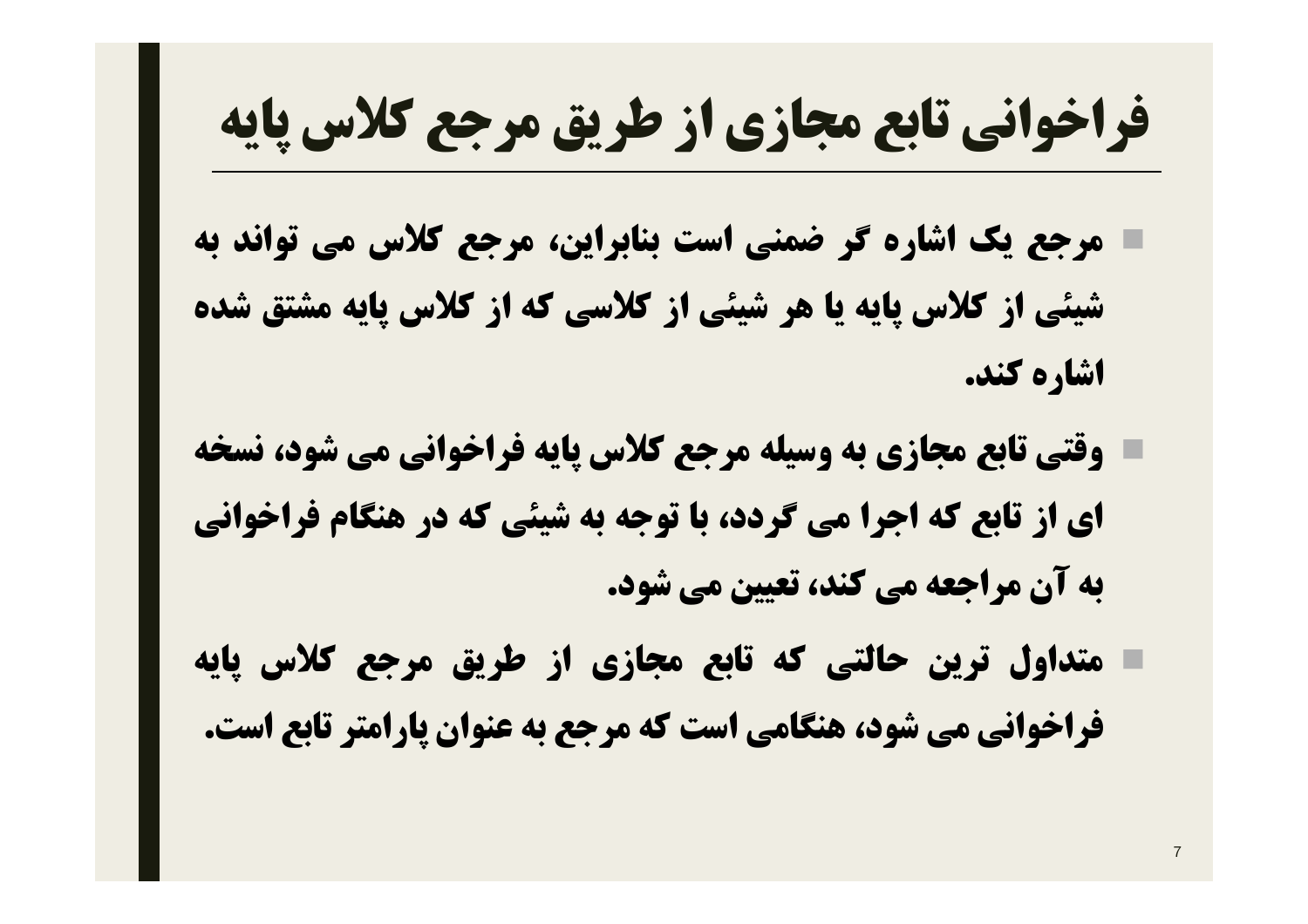**فراخوانی تابع مجازي از طریق مرجع کلاس پایه class baseClass { public: virtual void vFunction(){ cout << "This is vFunction in Base class . " << endl; } }; class derivedClass1 : public baseClass { public: void vFunction(){ cout << "This is vFunction in Derived1 . " << endl; } }; class derivedClass2 : public baseClass**

```
{
   public:
     void vFunction(){
           cout << "This is vFunction in Derived2 . " << endl;
      }
};
```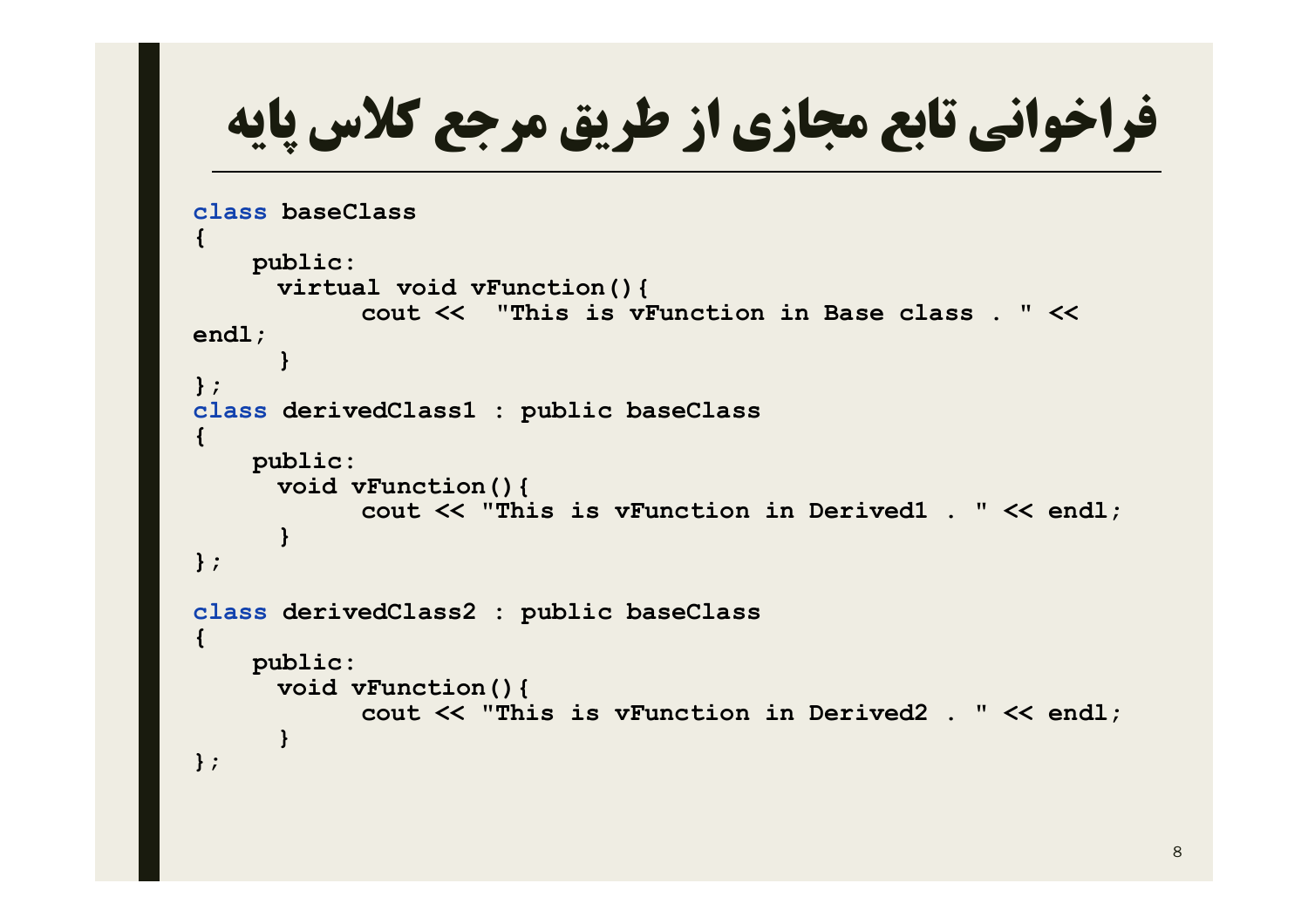## **فراخوانی تابع مجازي از طریق مرجع کلاس پایه**

```
void refParameter(baseClass &ref)
{
   ref.vFunction();
}
int main()
{
   baseClass baseObject;
   derivedClass1 derivedObject1;
   derivedClass2 derivedObject2;
   refParameter(baseObject);
   refParameter(derivedObject1);
   refParameter(derivedObject2);
}
```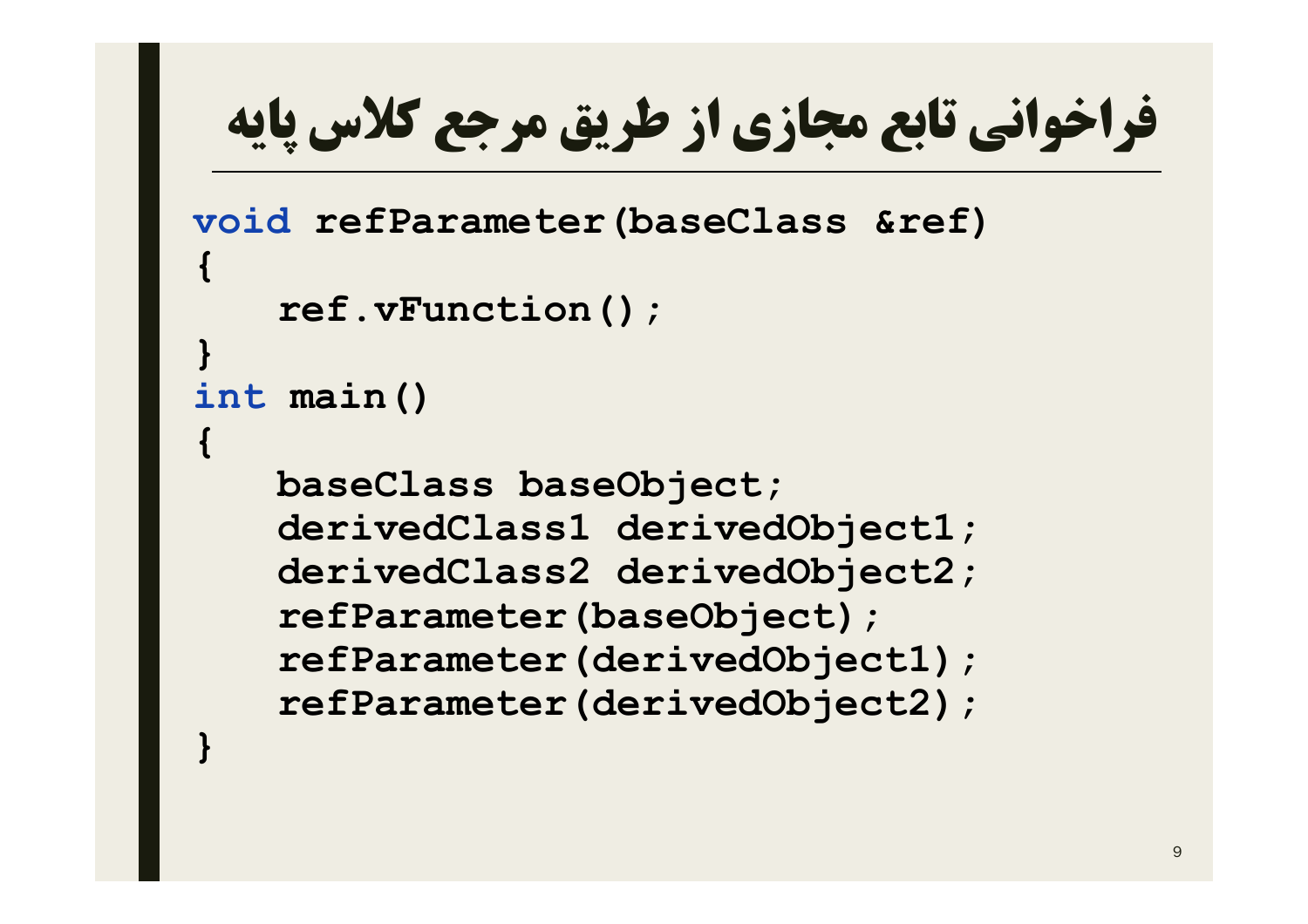### **ارث بري صفت مجازي**

 **وقتی تابع مجازي توسط کلاسی به ارث برده می شود، ماهیت مجازي بودن آن نیز به ارث برده خواهد شد. یعنی اگر یک کلاس مشتق، یک تابع مجازي را از کلاس پایه اي به ارث ببرد و این کلاس مشتق به عنوان کلاس پایه اي براي کلاس مشتق دیگري محسوب شود، تابع مجازي در این کلاس مشتق نیز قابل استفاده است.**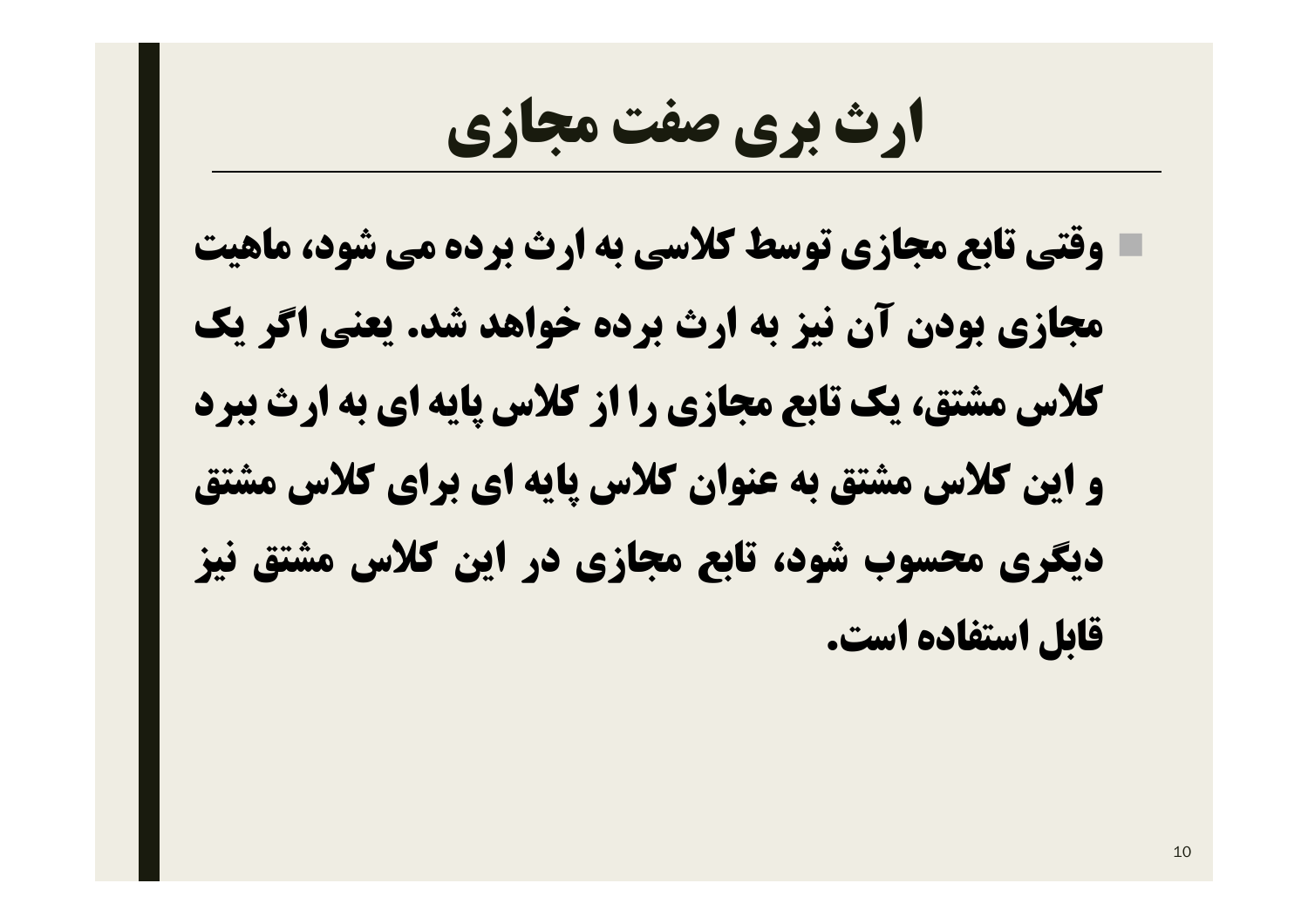**ارث بري صفت مجازي**

```
class Base
{
   public:
     virtual void vFunction(){
           cout << "This is vFunction in Base class . " << 
endl;
      } 
};
class Derived1:public Base
{
   public:
     void vFunction(){
           cout << "This is vFunction in Derived1 . " << endl;
      }
};
class Derived2 : public Derived1
{
   public:
     void vFunction(){
           cout << "This is vFunction in Derived2 . " << endl;
      }
};
```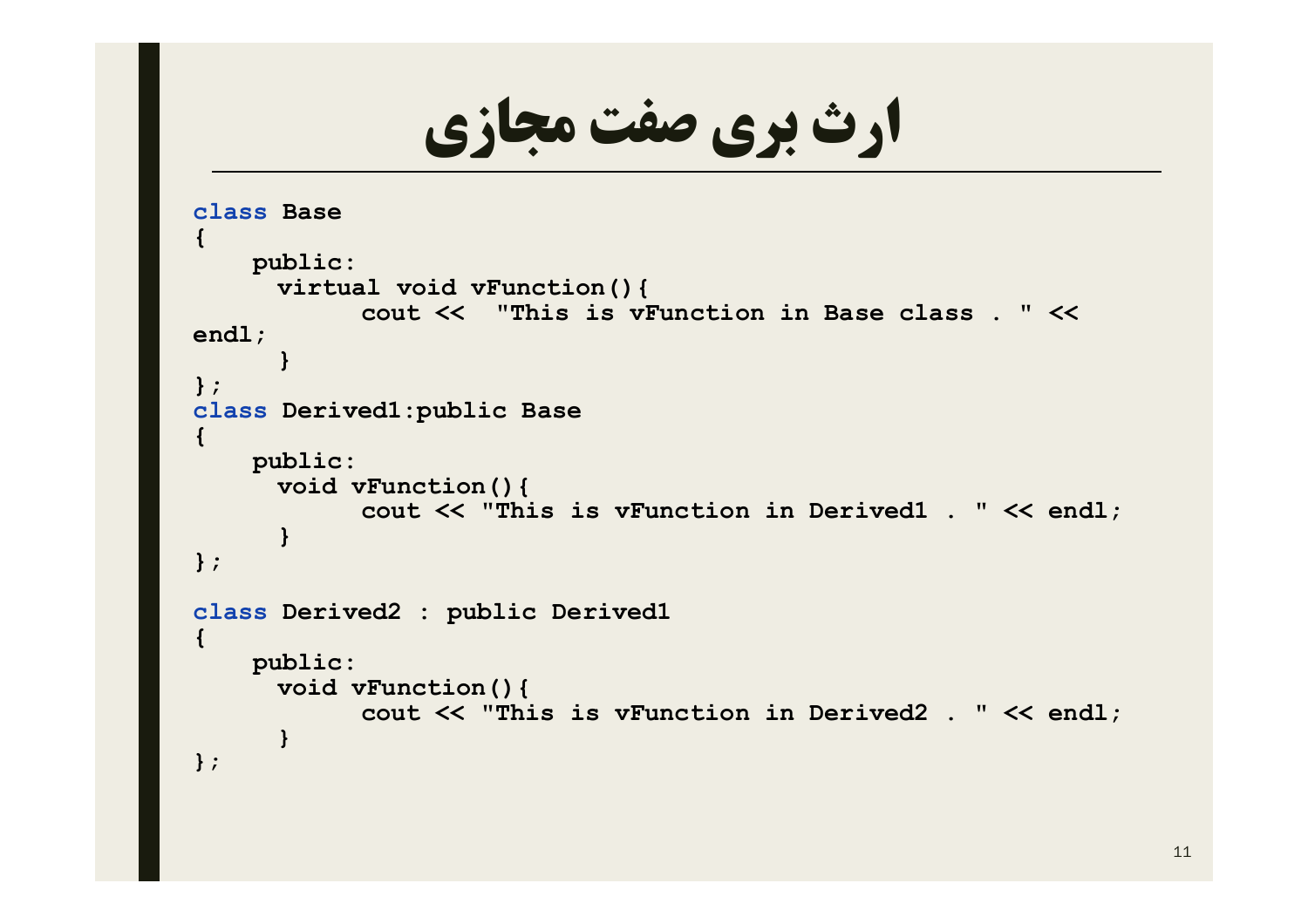**ارث بري صفت مجازي**

```
int main()
{
Base *p, b;
Derived1 d1;
Derived2 d2;
 cout <<endl <<"in Base class... " <<endl;
p = &b;
p -> vFunction();
 cout <<endl <<"in Derived1 ... " <<endl;
p = &d1;
p -> vFunction();
 cout <<endl <<"in Derived2 ... " <<endl;
p = &d2;
p -> vFunction();
}
```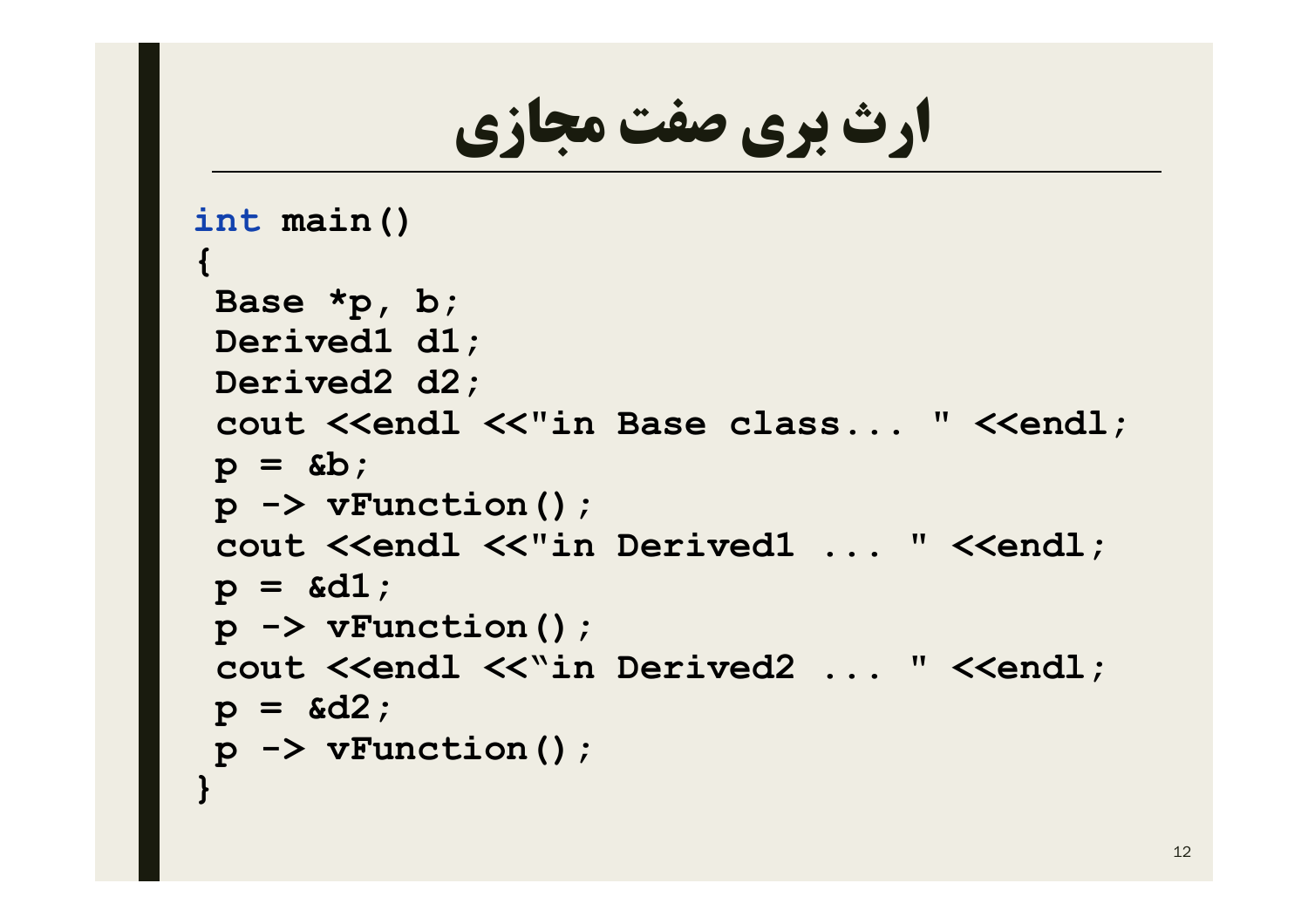## **سلسله مراتبی بودن توابع مجازي**

 **وقتی تابعی در کلاس پایه به صورت مجازي تعریف شد، توسط کلاس مشتق مجددا قابل تعریف است. اما لازم نیست کلاس مشتق حتما آن را دوباره تعریف نماید.**

 **اگر کلاس مشتق، تابع مجازي را دوباره در خودش تعریف نکند، هنگامی که شیئی از آن کلاس مشتق به آن تابع مراجعه کند، تابعی که در کلاس پایه تعریف شده مورد استفاده قرار می گیرد**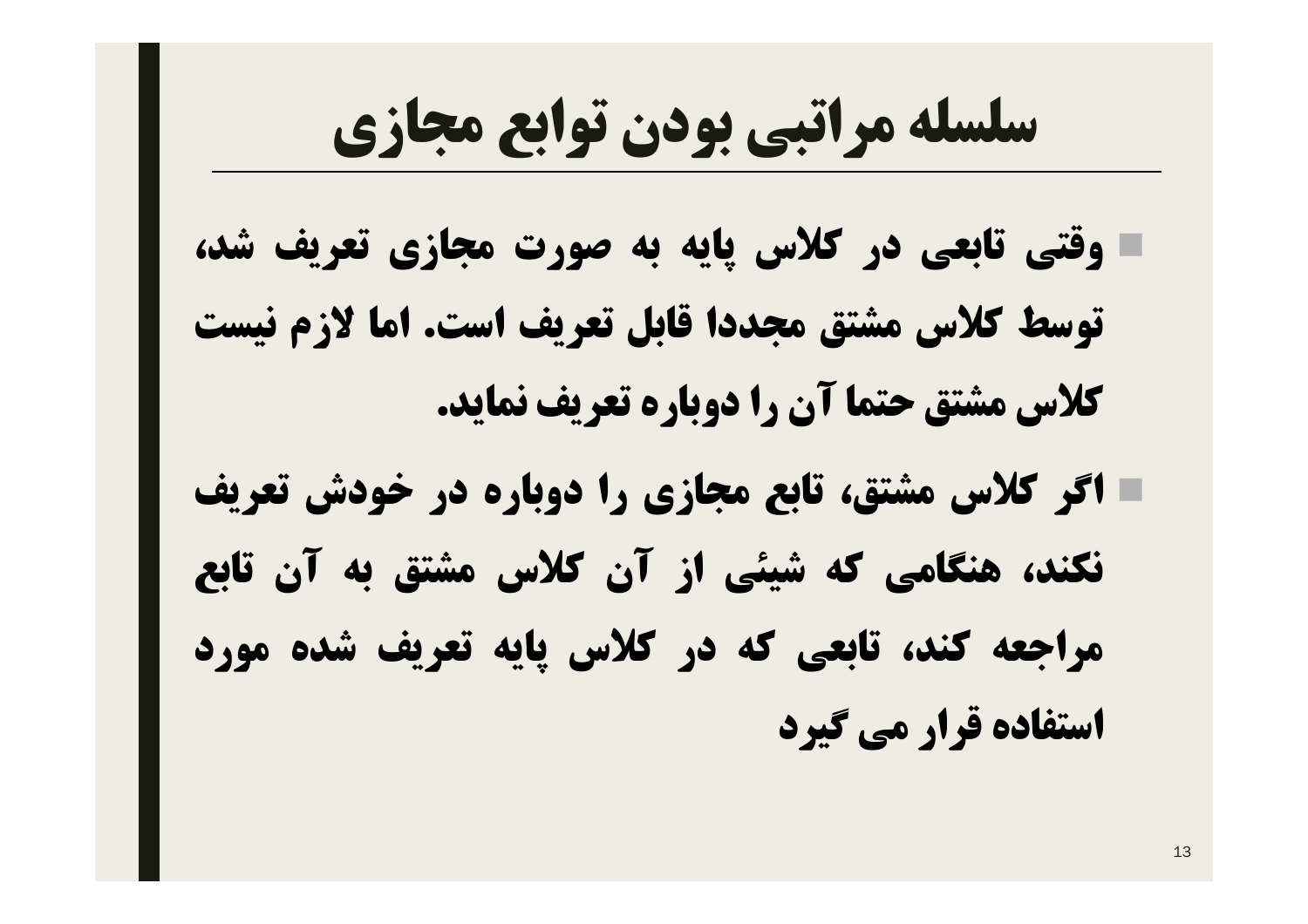**ارث بري صفت مجازي**

```
class Base
{
   public:
     virtual void vFunction(){
          cout << "This is vFunction in Base class . " 
<< endl;
     } 
};
class Derived1:public Base
{
   public:
     void vFunction(){
          cout << "This is vFunction in Derived1 . " << 
endl;
     }
};
class Derived2 : public Derived1
{
   public:
};
```